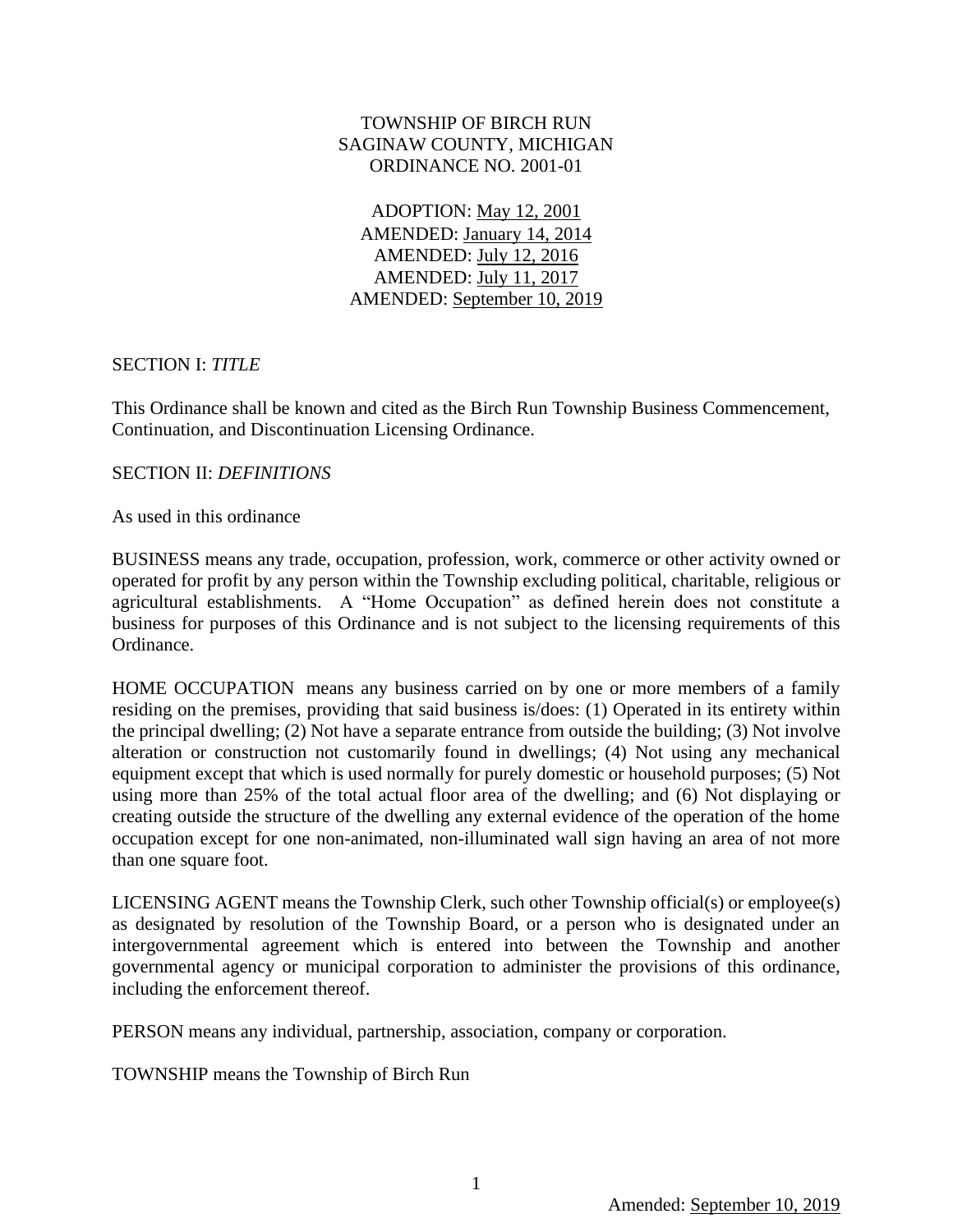## SECTION III: *PURPOSE*

The purpose of this ordinance is to assist the Township with information to provide more adequate police and fire protection; more equal and equitable real and personal property taxation; better efficiency and economy in furnishing public utility services with the Township; more comprehensive and informed planning and zoning for uses of land and structures within the Township; for the general information of the public; and for the promotion of the Township.

# SECTION IV: *LICENSING REQUIREMENTS*

1. **License Required.** No person may commence, continue, or discontinue a business within the Township without having first obtained a Township license and without maintaining such license in current effect during any business operation, activity, continuation, or discontinuation.

2. **Compliance with Township Ordinances**. No license shall be issued or renewed until the Applicant has complied with all Township ordinances and has paid in full all fees and charges required under the Township ordinances and personal property taxes as assessed by the Township.

3. **Multiple Businesses**. The granting of a license to any person operating a business, trade or profession which also contains within itself, or is composed of, business(es), trades or professions which are required to be licensed under this Ordinance, shall not relieve the person to whom the license or permit is granted from the necessity of securing individual licenses for each such business, trade or profession.

## SECTION V: *BUSINESS LICENSE APPLICATION*

1. **Application Required**. No license to commence, continue, or discontinue a business shall be issued until the owner or operator submits an application to the Licensing Agent on a form provided by the licensing agent. No person shall make any false statement or representation in connection with any application for a license under this ordinance.

2. **Application Fee**. A fee of \$60.00 shall accompany the original application and a fee of \$40.00 for each annual application. The fees under this Ordinance shall be subject to modification by resolution of the Township Board. Upon the filing of a properly completed application and upon payment of the fee, the Licensing Agent shall issue a license to the person to commence or continue the business designated if the business complies with the terms of this ordinance.

3. **Business Discontinuation License**. Any business desiring to discontinue its operation within the Township must apply for a business discontinuation license at least thirty (30) days before its expected date of discontinuation or closing within thirty (30) days of the expiration of its lease term.

4. **Display**. The license shall be prominently displayed to public view in the licensed business.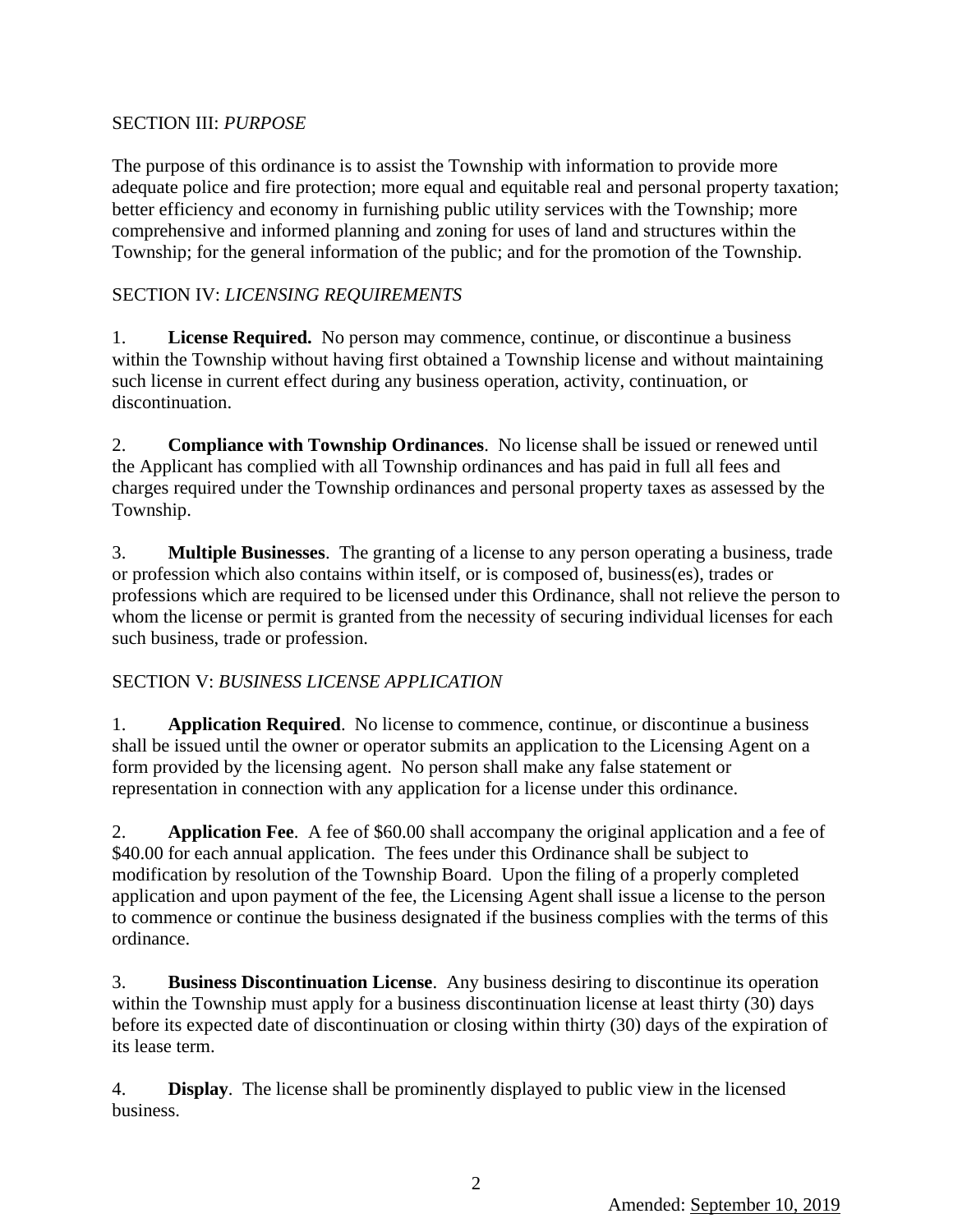# SECTION VI: *CONDITIONS OF LICENSE*

1. **License Term**. The license issued under this ordinance shall be effective until January 1<sup>st</sup> of the succeeding year with renewals of the same to be issued upon application and payment of the fee in the same manner as set forth for the original issuance of the license.

2. **Compliance with Laws**. The Licensing Agent shall issue no license where the existing or proposed business would be illegal under any law or ordinance of the United States of America, the State of Michigan, Saginaw County, or Birch Run Township.

3. **Assignment of License**. The holder shall not transfer a license to any other person except upon prior approval of the Township Board. The Licensing Agent shall have the right of the inspection of the business premises to assure compliance with this Ordinance. The licensing agent may designate another Township official, such as the Township Code-Enforcement Officer, to conduct said inspection.

4. **Revocation of License**. In the event of any noncompliance after a license has been issued, the license may be revoked by order of the Licensing Agent until the noncompliance has been corrected.

5. **Appeal**. The licensee may appeal a revocation of a license(s) to the Township Board, which, for cause shown, may uphold the revocation or reinstate the license after giving the licensee reasonable notice and after holding a hearing at which the licensee shall have an opportunity to be heard.

## SECTION VII: *EXEMPTIONS*

No license shall be required of any political, charitable or religious establishment situated within the Township. The provisions of this ordinance are not applicable to any agency of the United States of America, the State of Michigan, or any political subdivisions.

# SECTION VIII: *PENALTY CLAUSE*

1. **Late Fee**. There shall be a \$20.00 late fee assessed to a business licensee who does not pay its license fee within thirty (30) days of the annual renewal due date.

2. **Civil Infraction**. Any violation of this ordinance shall be a civil infraction. In addition, the Township specifically reserves the right to proceed in any court of competent jurisdiction for the purpose of obtaining an injunction, restraining order or other appropriate remedy to compel compliance with this ordinance. Additionally, the Township expressly reserves the right to pursue any particular remedy or cause of action that may be appropriate under the circumstances.

3. **Lien on Ad Valorem Taxes**. If any licensed business discontinues its business operation in the Township without first obtaining a business discontinuation license, the Township will be permitted to levy any taxes or assessments against the business and/or the business owner without notice or demand to the extent permitted under Michigan law. The Township may order the Treasurer to attach this levy to the personal and/or real property tax statement of the violating business and/or business owner. Alternatively, the Township may pursue an in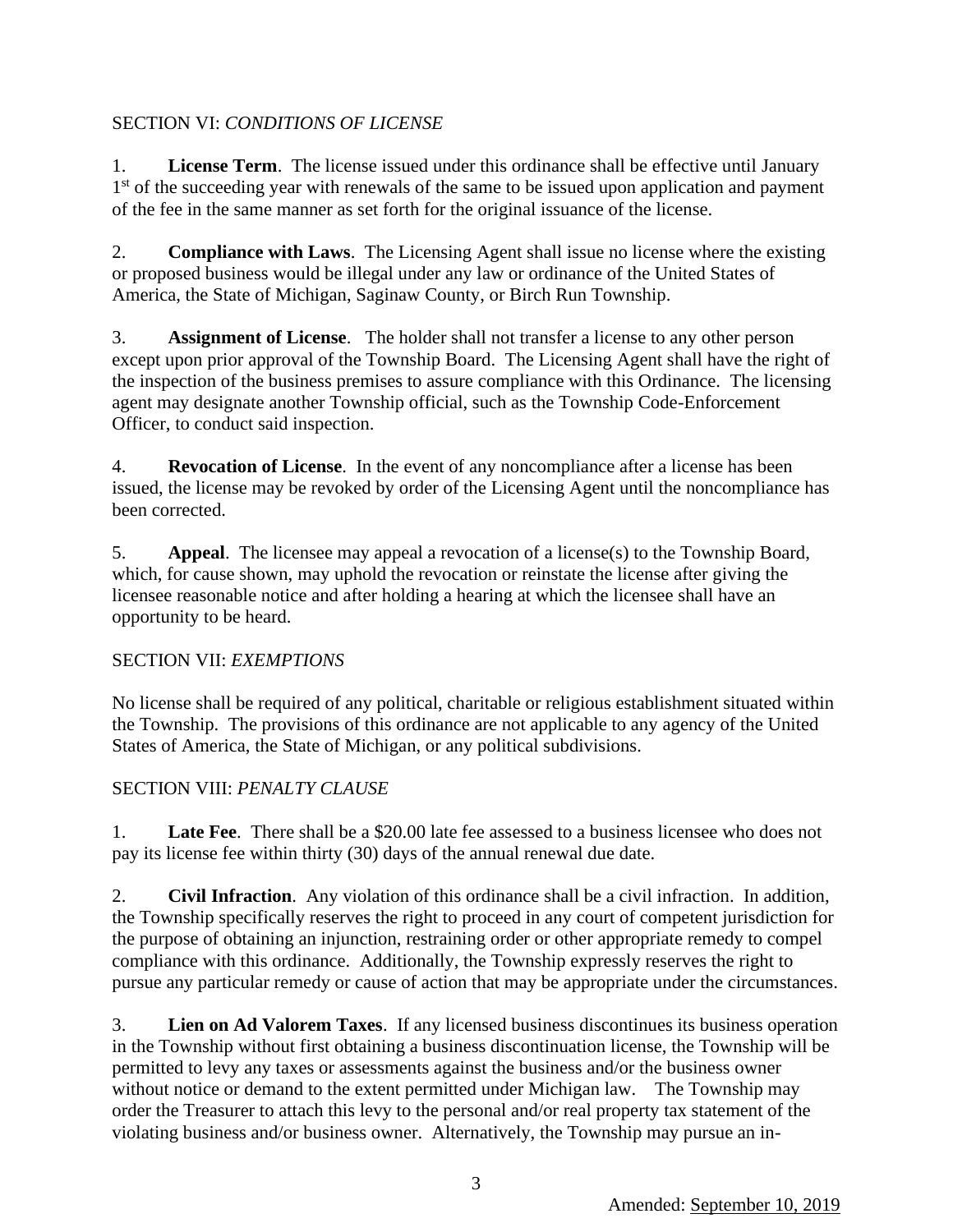personam claim against the business or business owner to recover the levied amounts. Interest will accrue on all levied amounts at the maximum allowable rate. The business and/or business owner will also be liable for all costs of collection incurred by the Township, including reasonable attorney's fees and court costs.

### SECTION IX: *SEVERABILITY CLAUSE*

Should any section, clause or provision of this Ordinance be declared to be invalid, unconstitutional, illegal or of no force and effect by a court of competent jurisdiction, the same shall not affect the validity of the Ordinance as a whole or any other part thereof other than the parts so declared to be invalid. The Birch Run Township Board of Trustees hereby declares that it would have enacted this Ordinance even without whatever provision may be declared invalid by a court of competent jurisdiction.

### SECTION X: *REPEAL OF CONFLICTING ORDINANCES*

All Ordinances or parts of Ordinances in conflict herewith are hereby repealed.

### SECTION XI: *EFFECTIVE DATE*

This Ordinance shall take effect thirty-days (30 days) following publication, following adoption.

#### SECTION XII: *TOWNSHIP PUBLICATION*

The Township Clerk is hereby ordered and directed to cause this Ordinance to be published, either in full or in the form of a legally-permitted summary, in a newspaper of general circulation within Birch Run Township.

This Ordinance is declared to have been adopted and amended by the Township Board of the Township of Birch Run, County of Saginaw, Michigan, at a regular meeting held on the  $10<sup>th</sup>$ day of September, 2019.

YEAS: Sheridan, Totten, Trinklein, Letterman, Parlberg NAYS: None ABSTAIN: Kiessling ABSENT: Moore

#### TOWNSHIP OF BIRCH RUN:

By:

RAY LETTERMAN, Township Supervisor

By:

COREY TRINKLEIN, Township Clerk